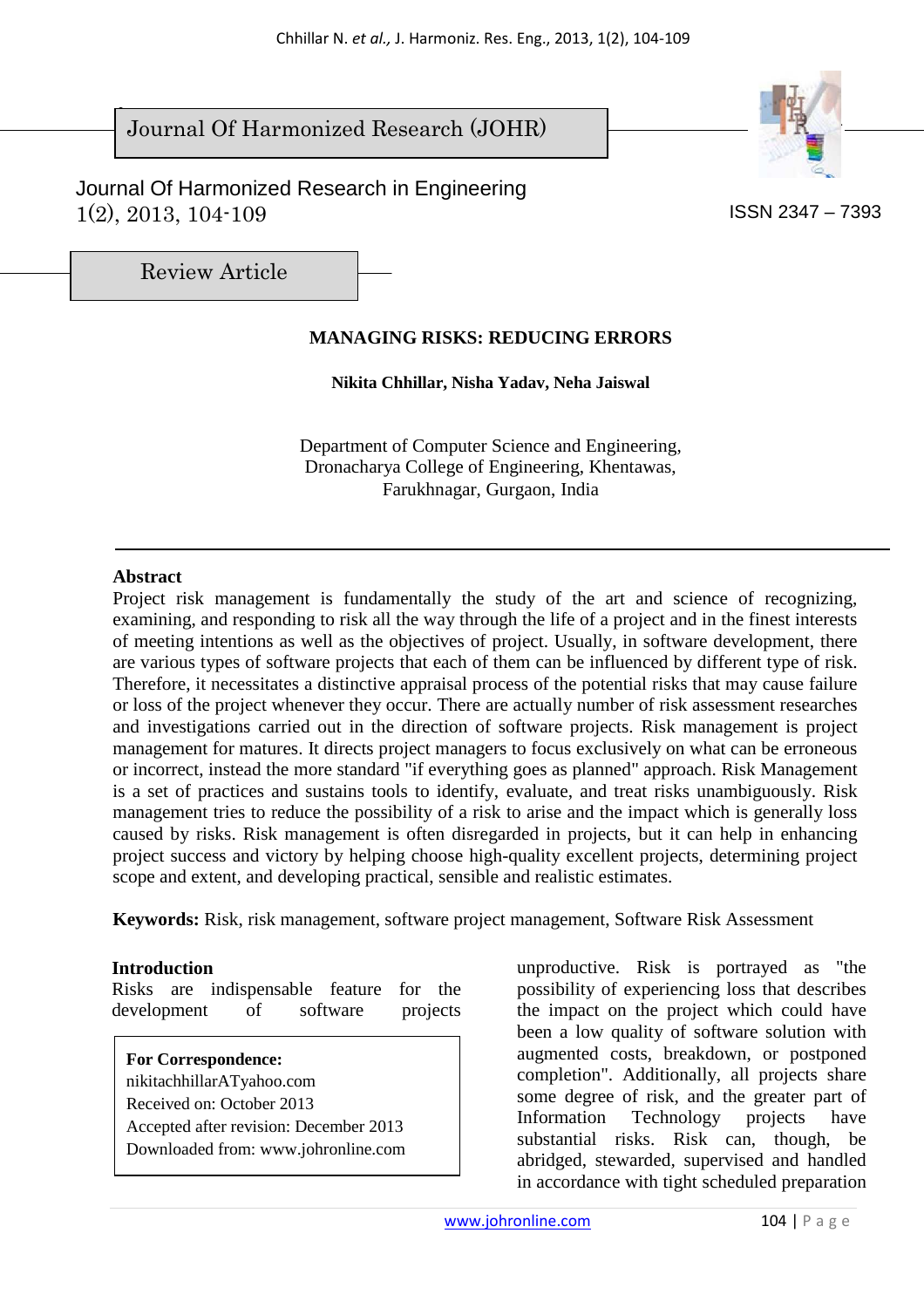and assessment. We cannot forecast that in future there will be 100% accuracy in the software project which is being developed. If we fail to plan for risks early then it leads to catastrophic management or we can say firefighting. Risk is computed as the probability and consequence of not achieving a previously stated and defined objective of the project. Risks however change the life of a project as we become alert how we should work to get into a right direction for developing the project. Risk management is generally known as the act or practice of dealing with risks by minimizing them and enhancing the possibilities of a better project development.

Risk management is considered as proactive rather than reactive because it works before any error occurs. Risk management is not a separate job but it is an aspect of sound project management. Treating a risk means being aware of it in a better way, avoiding and reducing it which is called the risk mitigation, or planning for the risk to materialize. Software engineering risk management activities are carried out at various levels which are the project level, process level, and product level. It is assumed that the management of risks can lead to the successful completion of projects and getting a desired result out of that. Risk management has been also admired in non-software domains for several decades. Currently risk management in software is a developing phenomena – it is rarely understood, and practiced. Compared to the risk management literature available in insurance, and manufacturing the volume of risk management literature available in software is inadequate. Here we attempt to review the fundamentals of software risk analysis and management, the different well known risk management process models, and the recent research trends and styles in the area of software engineering risk management. During the planning of a project, it is significantly essential to know what the major risks are, and is possible plan for them. Some possible areas where planning is done are as stated below:

- Turnover of the Staff
- Change in the Management
- Unavailability of the required Hardware
- Change in the Requirements of the project
- Delays in the Specification
- Underestimation of the Size
- Change in the existing Technology
- Competition of the Product with various products already present.

## **What is risk????**

The lexicon meaning of risk is found to be "the possibility of a hazard, loss, injury or danger". Risk is considered as a measure of the prospect and consequence of not accomplishing a definite project target for which it was build. A risk is an impending dilemma which means that it might occur and it might not. A *risk* is an event, which is uncertain and has a negative impact on some endeavor. Conceptual and theoretical definitions of risk says that it is concerned about future happenings and involves transformation in mind, opinion, actions, places, etc as well as it includes option and the ambiguity that choice necessitates. The term risk is used universally in different contexts. In the "software" world, risk is an important issue often referring to the sources of threat to software development, acquisition, acquirement, procurement, or maintenance. Before proposing any risk management framework one needs to specify the dimensions of risks and understand them carefully because it is a challenge to unanimously have the same opinion on the definition of risk. There are numerous formal definitions of risk presented like "A possible future event that, if it occurs, will lead to an undesirable outcome" another definition is that "Risk is a combination of an abnormal event or failure, and the consequences of that event or failure to a system's operators, users, or environment.

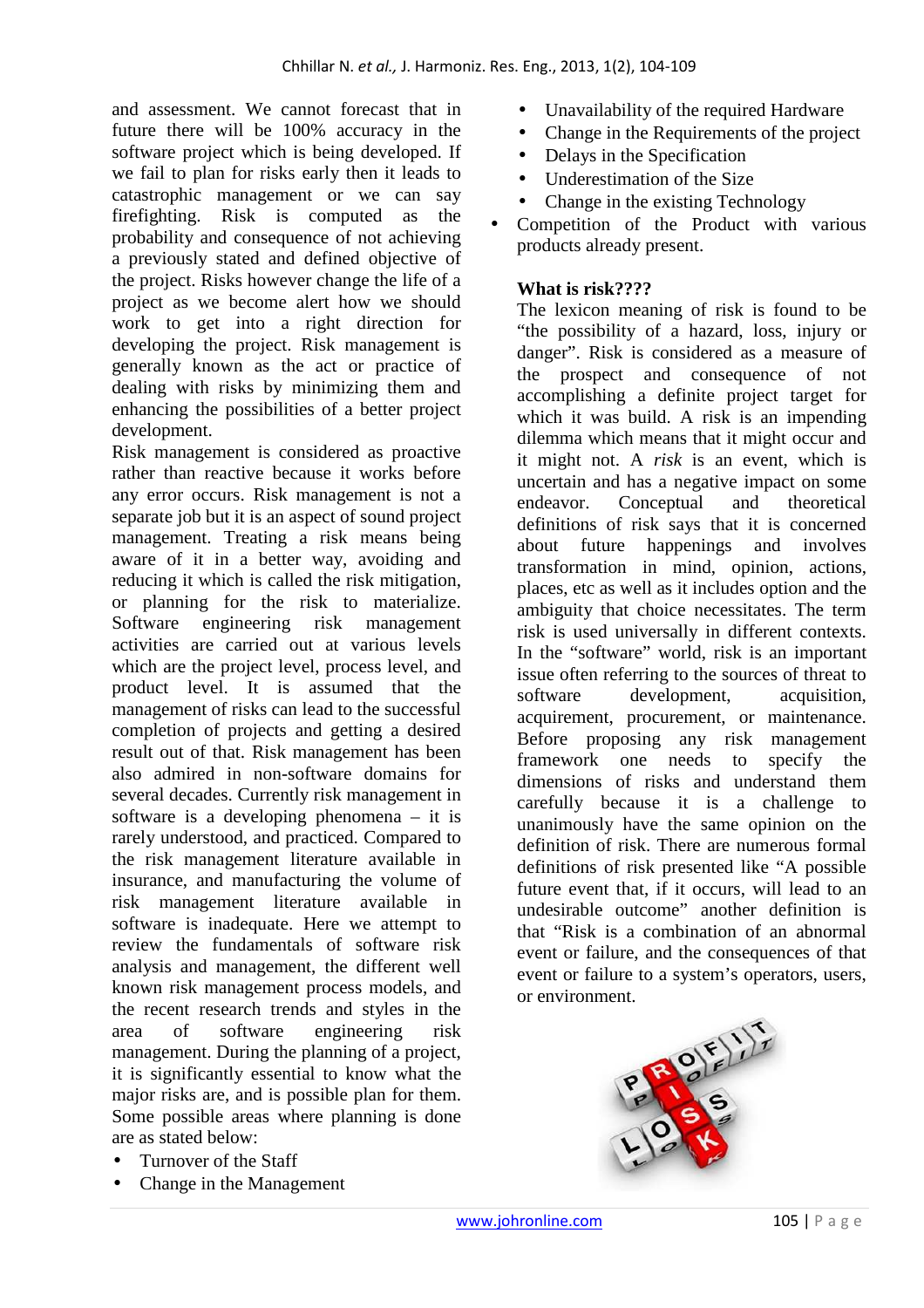The most general and familiar definition of risk in software projects is in terms of disclosure to particular factors that are responsible for a threat to achieve the anticipated results and conclusions of a project. On the basis of this definition, risk in software projects is typically defined as the probability-weighted impact of an event on a project. In classical decision theory, risk was examined as reflecting variation in the probability distribution of promising results, negative or positive, associated with a specific resolution. The general concept which is being used these days in software projects is that to reduce the possibility of an unfavorable project outcome, all probable risk aspects should be acknowledged at the initiation of the project. The risk exposure for each factor is then estimated after which the exposures are given priorities to recognize the risks that correspond to the maximum threat to the project. Then the occurrence of the high risk factors is minimized and the degree of impact if they are realized, through control measures. Risk factors are scrutinized progressively to perceive and detect, as early as possible, when they materialize or if the threat changes. A progressive status of identified risk factors is sustained and sporadically updated. Recognition of a risk is regularly identified through the onset of an already defined risk trigger or the reaching of a predetermined risk threshold, at which time predefined contingency plans are set in motion to diminish the impact. This common conception of risk has some limitations.

- First, even before software engineering adopted the definition, management research found that this approach does not match actual managerial behavior.
- A second limitation of this definition is that it is very difficult in practice to estimate the probability of impact of many risk factors, especially in software projects.

## **The Importance of project risk management**

Risk management in software projects has various applications like it helps in saving projects from failure due to different factors for instance non-completion of projects within the specific schedule, not achieving the

expectations customer etc. Risk management views the projects from various perceptions to make sure that the dangers to the projects are analyzed and appropriate strategies are undertaken to mitigate the risks. The principle of risk management is to be familiar with all possible risks to a project and consequences, as well as the resolution steps depending on the nature and character of the risks. The idea is to reduce the unpredictable issues taking place during the course of the project by appropriately planning for eventualities. Proper planning minimizes uncertainties, which might lead to astonishing results, or a complete termination of the projects. Software engineering risk management takes a preventive approach leading to completion of projects within scheduled time and money. The risk-managed projects have the capability to decrease project costs, and time of completion, and increase in taken as a whole quality of the project deliverables. Devoid of these, projects could risk loss of revenue as well as customer belief or an absolute bankruptcy of the organization taking part. Conceptually, from the organizational point of view, risk takes place when organizations pursue chances in the face of indecisive, restricted by capability and expenditure. The major challenge is to find a location on each of these dimensions that, when joined together, represents a risk profile that is suitable to the proposal and adequate to internal and external stakeholders. Accordingly, risk and risk management are strategic and governance concerns that usually engross a compromise a risk-averse strategy can boundary distinguishing achievement however, a risk-embracing strategy can amplify project losses. Explicitly supervising this balance is often under-played or ignored in the detection of preferred ambitions. At the project level, software projects have long been acquainted with as high-risk ventures prone to failure arguments are also there that there are basically two classes of software project risk common risks familiar with all projects, and project-specific risks. Several of these risks are easy to spot and control but others are less observable and are more difficult to predict their nature. As a result, risk management in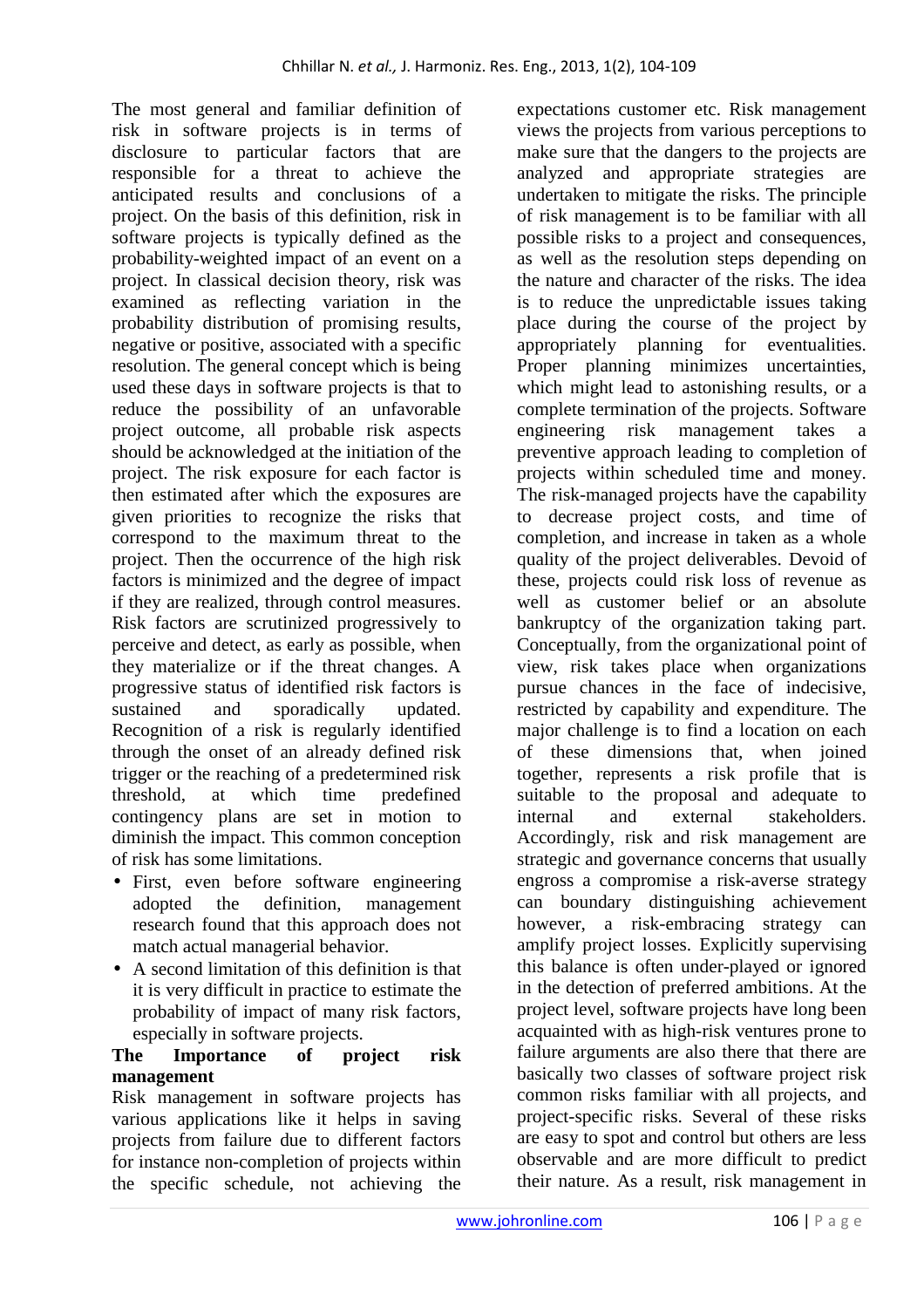software projects is considered really significant to help in avoiding disasters as well as focus and balance effort and stimulate win– win situations. At the same time as not all risks have their source in software practices, they all have the potential to impact the result of the software process via the project mechanism through which the software artifact is frequently delivered. Risk and risk management are also important because software projects can be automobiles of delivering IT-enabled managerial modifications, so achieving business purposes can be critically reliant upon their achievement.

### **What Is Risk Management**

Software project risk management is typically identified as a set of principles and standards intended at identifying, scrutinizing and managing risk factors to improve and enhance the opportunities of achieving a booming and successful project result and evade the chances of failure of the project. The software development projects in the early years of the last century conducted risk management using different ad hoc approaches, without following any systematic methodologies. Any discrepancy in approach is generally in the standards and practices engaged within this abstract realization of risk management. Most commonly, one or more of four inter-related approaches to risk management are found in the literature and practice. Merely understood, risk management is a method to manage and handle risks. It is concerned with all activities that are executed to reduce the vagueness and uncertainties correlated with particular tasks. With the perspective of projects, risk management diminishes the impacts of adverse events on a project. Risk management in every project necessitates undertaking decisive activities. Risk management is also considered as the act or practice of dealing with risk. It is proactive rather than reactive and not a separate activity but rather on aspect of sound project management. Risk management is a step by step process whose objectives are to recognize, address, and remove software risk items before they become either dangers to successful software operation or a major expensive rework with the same project. *Risk management* is the job of using risk analysis to invent management policy and strategy to minimize or restructure risk. The SEI definition calls attention to the continuous feature of risk management, hence it is given the name Continuous Risk Management (CRM). A project with risk management intends to early recognition of risks and then actively changes the course of actions to mitigate and reduce the risk. Risk management in software has been in existence for many decades. On the other hand, it is only in the last decade, and a half or so that it has gained extensive significance in the software society. Though, with the increasing complexity of software development, industries have realized the importance of risk management, because it helps in minimizing the confusions involved in developing software, and decreasing the possibilities of project failures. Prior to application of any risk management process, the project team should be quite clear about the following dimensions of risks in their projects:

- The character of uncertainty involved, and the probability with which the risk will take place.
- The loss that will be acquired if the risk occurs which has many forms including loss of revenue and loss of customer goodwill.
- The severity of the loss going to take place.
- The extent of the risks.



#### **Risk Management Paradigm/ Model**

The risk management model shown below illustrates the various activities involved in the process of management of risk associated with project on which we are working. The paradigm is symbolized by a circle to accentuate that risk management is a continuous and nonstop process, whereas the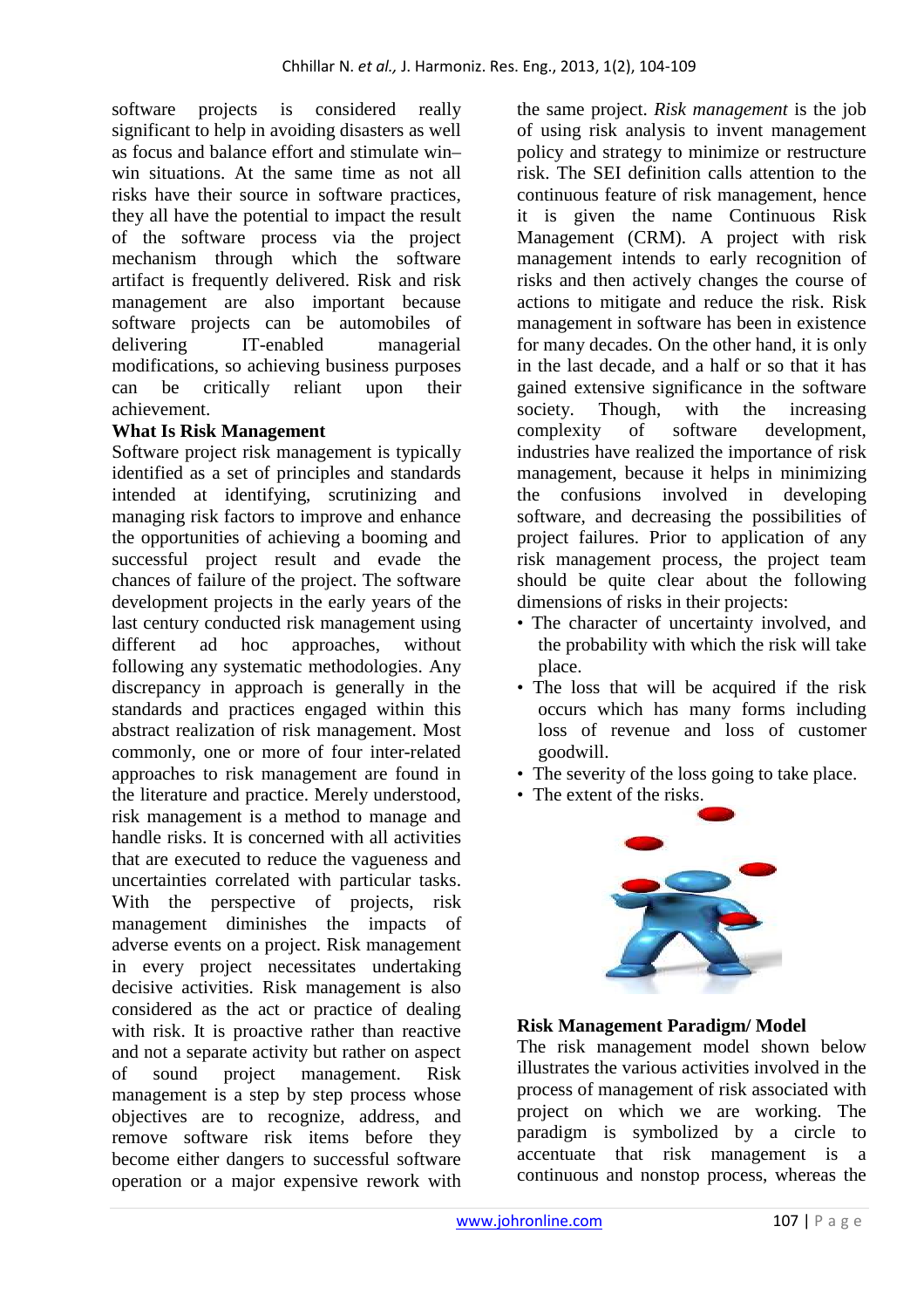arrows show the consistent flow of information among the activities. Communication is positioned in the heart or we can say middle of the model because it is both the channel through which every single information flows and, often, the largest barrier in risk management. Basically, the paradigm is a skeleton or framework for risk management. From this model, a project may structure a risk management practice most excellent appropriate for its management structure. Each risk management paradigm activity is described as follows.

## **Identify**

Prior to risk management process taken into action, they are necessary to be identified. The identification examines and investigates risks before they become severe problems. There are different techniques for surfacing risks by the application of a systematic process that encourages project personnel to raise concerns and issues.

#### **Analyze**

Analyzing is the basically the translation of risk data into risk information which means the decision to be made. Analysis provides the foundation for the project manager to work on the appropriate and most significant risks.



## **Plan**

Planning is the process which turns risk information into decisions and actions. Planning engages actions to be taken to tackle with individual risks, giving priority to risk actions, and generating an integrated risk management plan. The plan for a specific risk can take many forms like it can alleviate the impact of the risk by developing an emergency plan should the risk arise and evade a risk by changing the design of the project. The solution to risk action planning is to consider the future outcomes of a verdict made today.

### **Track**

Tracking is composed of monitoring the condition of risks and the actions taken to modernize them. Suitable risk metrics are acknowledged and scrutinized to facilitate the evaluation of the status of as well as of the plans made.

#### **Control**

Risk control is responsible for correcting deviations from previously planned risk actions. When risk metrics and triggering events have been selected then there is nothing distinctive about risk control. Risk control joins into project management and relies completely on project management processes to control risk action plans, corrections in variations from defined plans, responds to the triggering events, and enhances risk management processes.

#### **Communicate**

Risk communication is positioned at the center of the paradigm to highlight both its commonness and its complexity. Without effective communication, no risk management process can be feasible. Communication facilitates interaction i.e. the exchange of information among the constituents of the model. In order to be analyzed and managed accurately, risks must be communicated with the appropriate organizational levels. This comprises levels within the development project and organization, within the customer organization, and across that threshold between the developer, the customer, and, where different, the user. Because communication is common, our approach is to address it as a whole to every risk management activity and not as something performed as a supplement to other activities.

# **Intelligent Risk Management Tools**

Intelligence generally means the ability to learn, which means to acquire knowledge and information and then use that knowledge to achieve a modification in the behavior. Two most important faults of repository-based risk management tools is their deficiency of deductive power and that they are very common. This to a great extent minimizes their effectiveness in software projects where each project is unique and specific. Knowledge based tools, alternatively, while